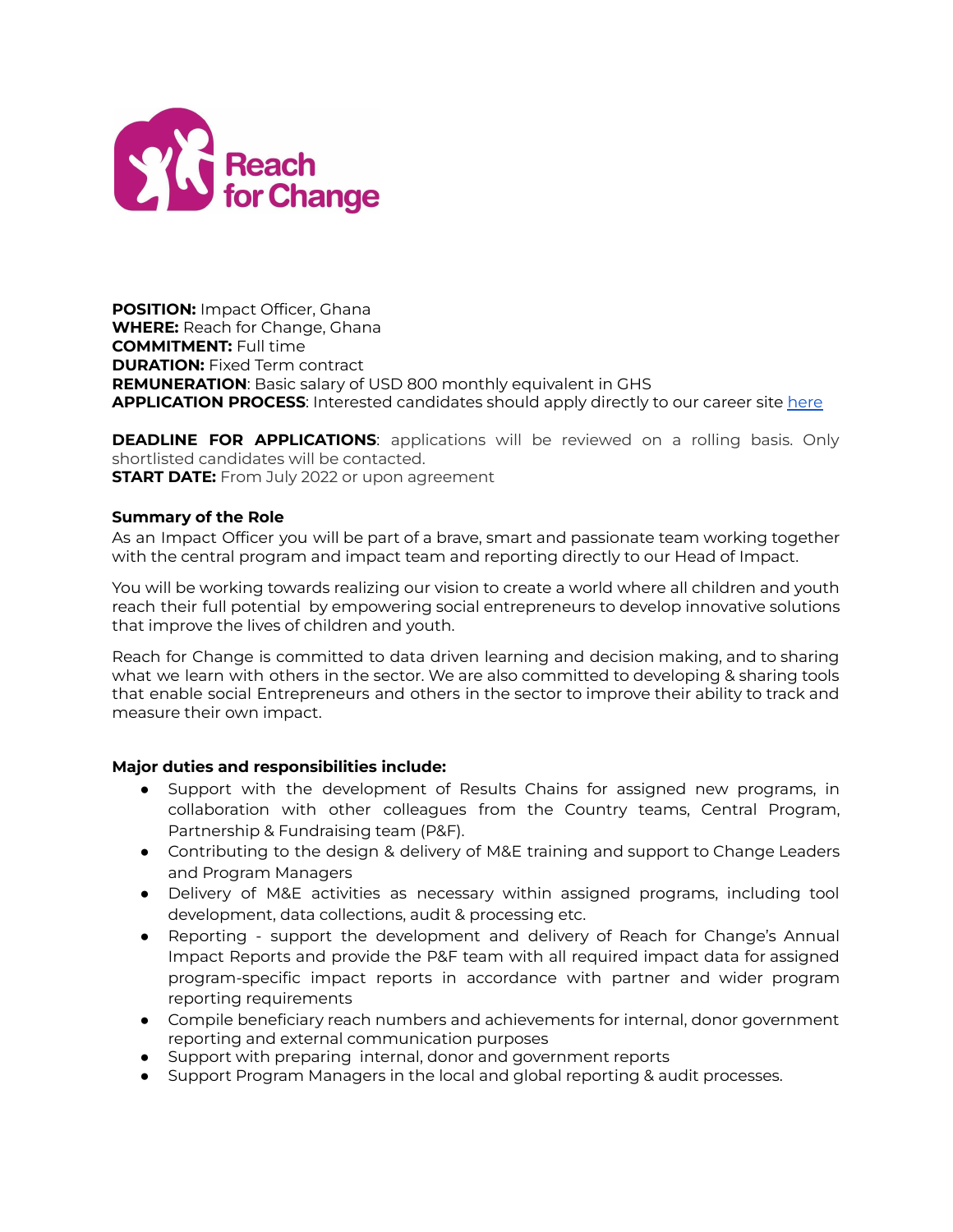

- Support the strengthening and improvement of the Impact Management Measurement system (develop MERL standards, plan, tools etc) in line with RFC Impact Management and Measurement standards, donor requirements and other stakeholders need
- Support the development of the capacity of program team on impact Management and Measurement
- Ensure relevant tools are in place to track results at social enterprise, community, or ecosystem levels for all projects
- Maintain database for all projects implemented in the African markets
- Lead the planning and implementation of baseline, evaluation, and assessments (both internal and external/outsourced)
- Support Africa Program Team to capture and share good experiences and learnings
- Support the development of learning materials and disseminate results on monitoring, evaluation and assessment in a timely manner

# **Your shared team responsibilities include:**

- If necessary, and under periods of intense workload; help and support the rest of the organization to achieve team and organizational objectives.
- Contribute to efforts to share best practice, ideas and experience on successful implementation of the programs externally and across the markets.
- Continue to build the sense of 'One Reach for Change' by promoting a collaborative culture and efficient sharing of resources across all Reach for Change teams.
- Responsibility to build and retrain your own knowledge about the field of social entrepreneurship and innovation.
- Share knowledge internally across functions and markets contributing to RfC continued development as a learning organisation and externally supporting RfC strategy on thought leadership and ecosystem development.

## **Competencies & Skills we are looking for:**

- Smart, brave, and passionate with an entrepreneurial mindset and cares deeply about improving the lives of children and youth
- Excellent organisational and administrative skills
- Excellent analytical skills and the ability to summarize disparate information in a clear and concise manner
- Excellent research and data collection methodology skills
- Ability to create organizational work plans based on higher-level goals
- Skills in supporting staff with a variety of levels of knowledge and capabilities
- Excellent computer skills, including word processing, spreadsheet programs and data base management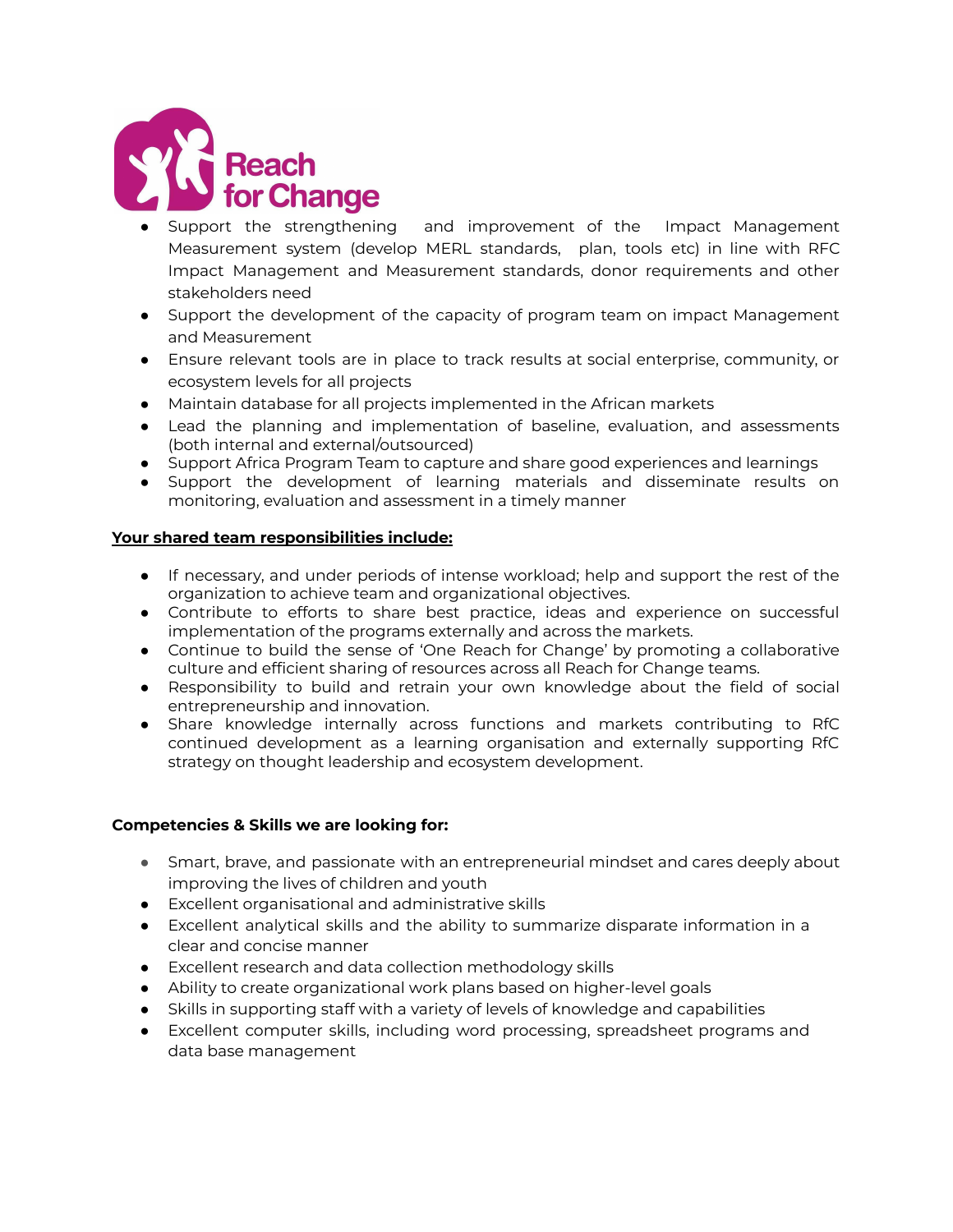

## Business & entrepreneurship skills

- Able to implement and use suitable tools and models to carry out activities and reach objectives as well as develop new tools and models.
- Knowledge of common needs and pitfalls of early stage organisations.
- Ability to prioritise during pressured time and follow through to deliver on time both in one's own work and in teams.

# People & communication skills

- Excellent communication skills in English, both verbal and in writing
- Ability to quickly understand and use tools & platforms
- Ability to receive and convey information from and between different target groups.
- Good abilities in networking and interpersonal communication.
- Demonstrated ability to work sensitively with diverse people, cultures, and communities
- Ability to facilitate teamwork by guiding, influencing and synthesising and helping a group reach a conclusion.
- Inspires others toward a common vision and fosters trust and ethical behaviour.

## Personal attributes

- Approach work with a collaborative "can do" attitude, strong interpersonal skills and a desire for continuous improvement
- Flexible and sees change as a natural condition
- Structured, independent and ability to take on ownership from start to finish of tasks/projects
- Mature, balanced personality with ability to maintain a cool head under high peak periods with intense pressure

## **Education & Experience**

- Minimum of two years' work experience, and familiarity in Entrepreneurship or business skill development in an NGO setting.
- University degree in business, economics, public administration or a related discipline.
- Experience from project managing, leading, driving or coordinating programs.
- Demonstrated experience in successfully implementing similar programs is particularly appreciated.
- Experience from work/volunteering within the philanthropic/non-profit or business sector will be an advantage.
- Knowledge and experience of local ecosystems and political structures.
- Experienced user of Microsoft Office/Google Suite and ability to quickly understand and use web based applications and platforms.